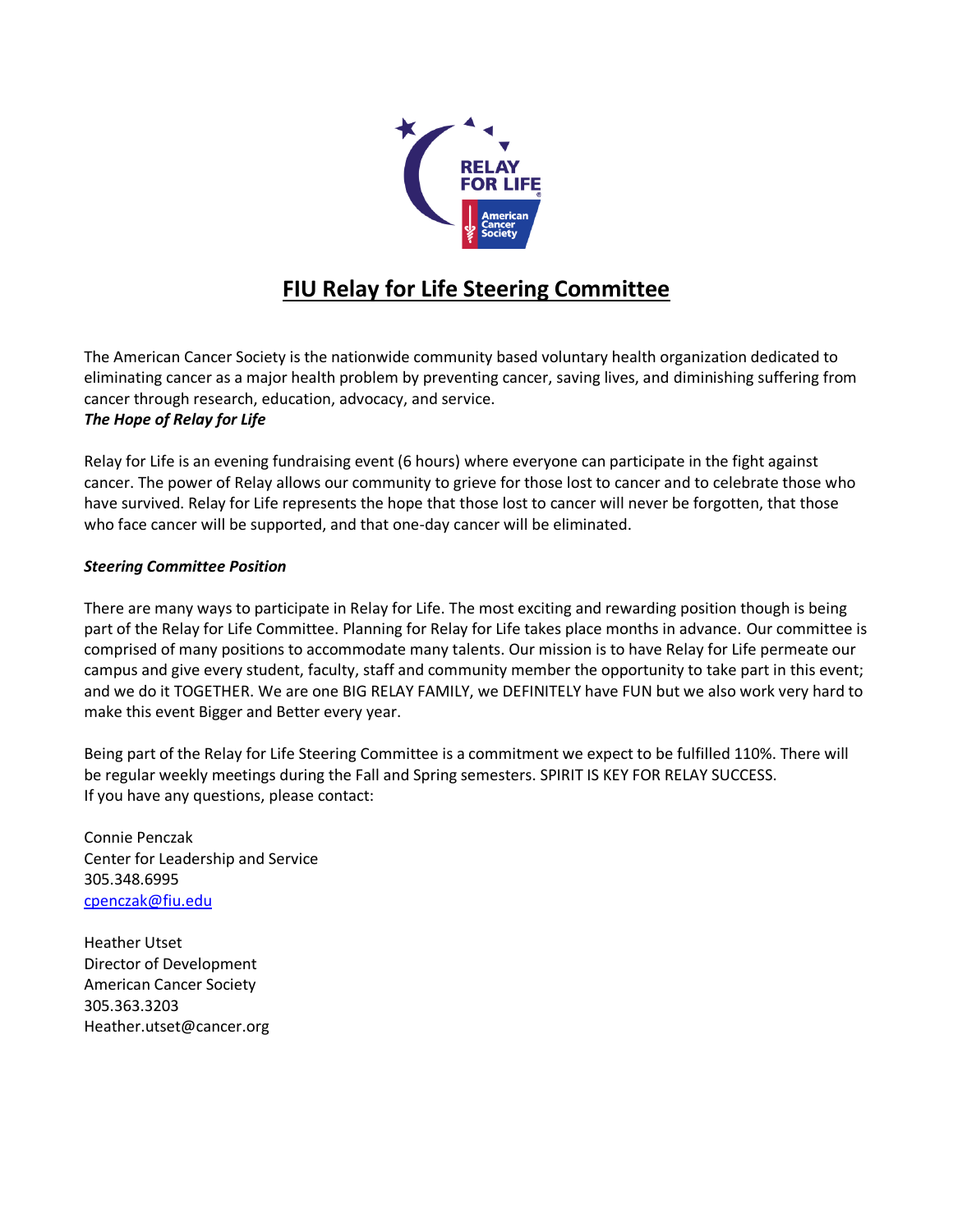# **2021-2022 Relay for Life Steering Committee Organizational Structure**

**Overall Director**

#### **Logistics Director – E-Board**

Entertainment Chair Pit Events Chair Night of Hope Chair Decorations Chair Volunteer Chair

#### **Teams Director – E-Board**

Teams Recruitment Chair Teams Retention Chair Teams Development Chair BBC Liaison Chair

#### **Finance Director – E-Board**

Accounting Chair Sponsorship Chair In-Kind Sponsorship Chair Teams Fundraising Chair

#### **Advocacy Director – E-Board**

Luminaria Chair Survivorship Chair Beautiful Lengths Chair Mission Education Chair

## **Communications Director – E-Board**

Social Media Chair Publications Chair Merch Chair Content Creator Chair

#### **Street Team Director – E-Board**

Campus Partnership Chair Community Partnership Chair Education Partnership Chair

## **Center for Leadership and Service Student Leader Academic Standards**  *(Required for all committee positions):*

- ❖ *Maintain a 2.5 GPA minimum*
- ❖ *Enrollment in a minimum of 6 credits each for the Fall and Spring semesters*
- ❖ *Be in good standing with the University*
- ❖ *Relay for Life steering committee meetings will be on Thursdays from 3:30 – 5:00pm*
- ❖ *Committee meetings are mandatory*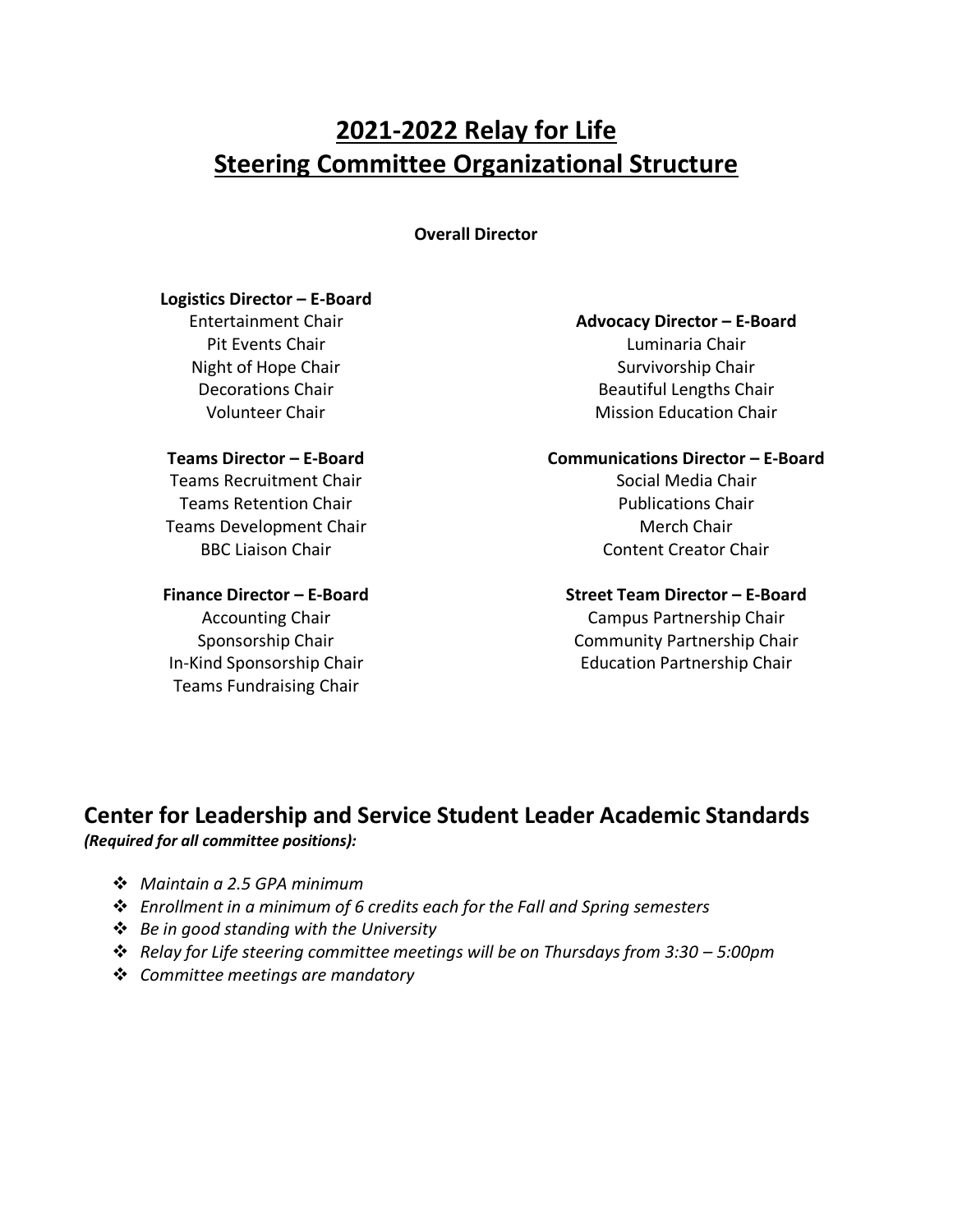# **Steering Committee Expectations**

## *E-Board Position Requirements:*

- ❖ *Time Commitment: Average 3-5 hours per week (WILL increase closer to event)*
- ❖ *Oversee one of the seven subcommittees*
- ❖ *Advise team members*
- ❖ *Meet regularly with Event Directors and ACS Staff*
- ❖ *Meet regularly with sub-committees to track progress.*
- ❖ *Attend E-Board Meetings – 2pm to 3:15pm and Steering Committee meetings – Thursdays 3:30pm to 5:00 pm*
- ❖ *Raise \$500 towards committee total*
- ❖ *Attend pre-events, Relay for Life Event, and any other Relay activities*

## *Committee Chair Position Requirements:*

- ❖ Time Commitment: Average 3-4 hours per week (WILL increase closer to event)
- ❖ Assignment to one of the seven subcommittees (Finances, Logistics, Communications, Teams, Advocacy, and Street Teams)
- ❖ Work individually and as a team to address specific aspects of the event
- ❖ Attend committee meetings Thursdays 3:30pm 5:00pm
- ❖ Raise \$300 towards committee total
- ❖ Attend pre-events, Relay for Life Event, and any other Relay activities

## **Steering Committee Job Descriptions**

*Overall Director:* As the Overall Director, your primary responsibilities are to recruit a full committee, to ensure that all committee members understand and fulfill their commitments, to develop and implement a 1-year plan to set and accomplish income and non -income goals, to champion all income and non -income goals, and to serve as the voice of the ACS Relay for Life event in the community.

- Identify, recruit, and train volunteers to serve as chairs of the various event committees
- Meet individually with each committee chair to ensure they understand the time commitment and responsibilities of the position for which they have been recruited
- Facilitate a strategic planning session with ACS staff, committee chairs, and other key volunteers (e.g. committee members, top performing team captains, survivors, sponsors, etc.) to develop a plan to grow the income, participation, and quality of the event
- Create a goal-oriented culture for the event, and ensure that all committee chairs, committee members, and team captains are aware of and motivated to reach the income and non-income goals
- Ensure coordination, preparation, and implementation of regular event committee meetings with ACS staff, and committee chairs to activate your plan, share progress, and exchange ideas
- Communicate regularly with ACS staff, and committee chairs to share information, progress, and updates between meetings.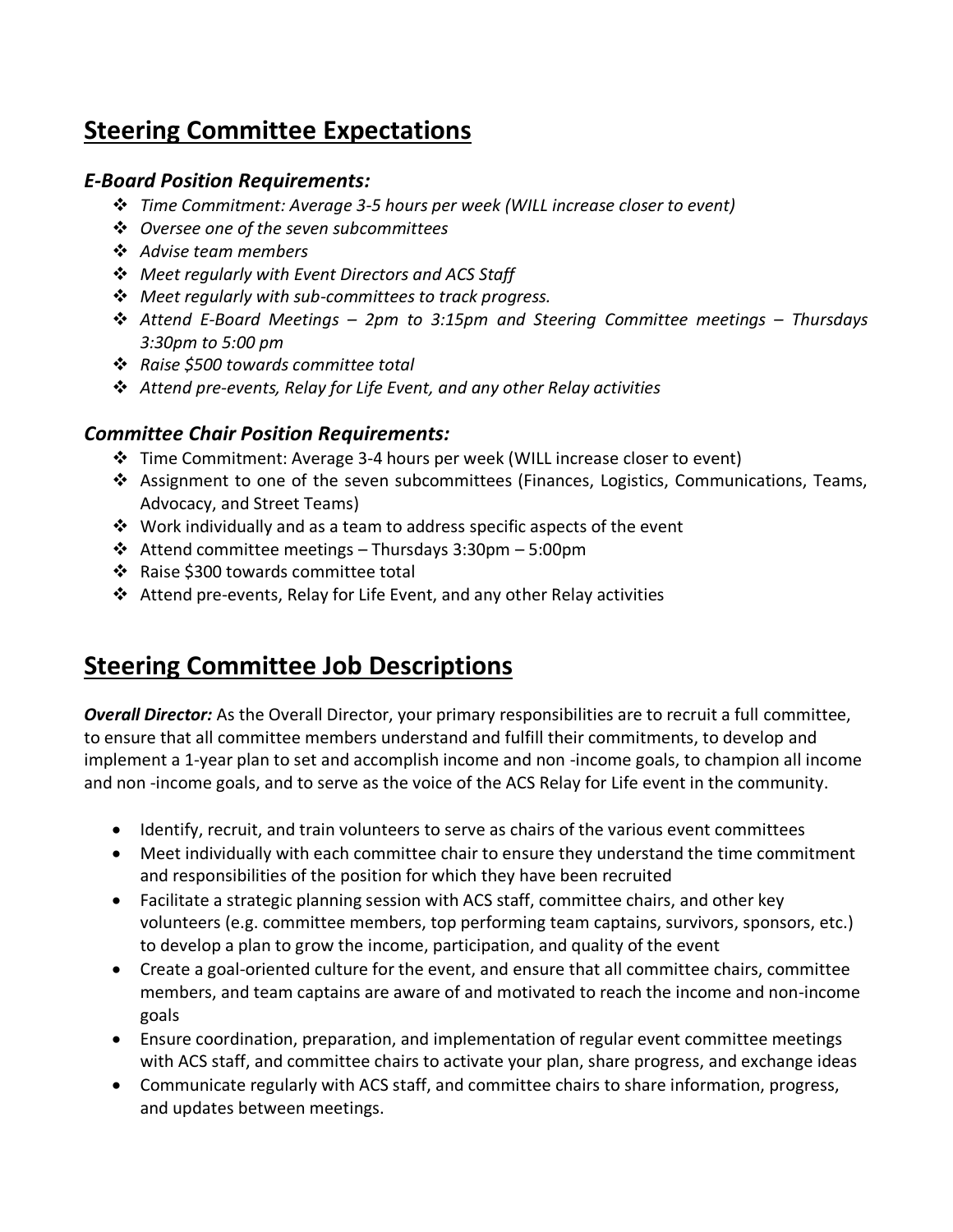- Communicate regularly with each director in the areas of Teams, Fundraising/Sponsorship, Advocacy, Logistics, Marketing, and Street-Team on an individual basis to learn about progress they have made, to help them solve problems, to ensure they are following through on their commitments, and to thank them for the work they are doing.
- Develop consistent agendas for executive board and steering committee meetings on a weekly basis
- Keeping the executive board accountable for meeting timely goals and deadlines
- Work closely with ACS staff and other committee chairs to plan and implement motivating, engaging, educational, and inspirational kick-offs (internal and external), team captain meetings, pre events, fundraising training, bank nights/days, and wrap-up meetings.
- Ensuring the leadership development process of the steering committee by having them present their own agendas and goals at meetings
- Serve as a voice of the ACS and Relay for Life in the community and with media partners as appropriate.
- Thank and recognize committee chairs in person and in writing for their time and effort.

# *LOGISTICS COMMITTEE*

*Logistics Director:* As the Logistics Director, your primary responsibilities are to plan a safe, comfortable, and seamless event for all Relay participants and to help your committee members plan a series of events that create awareness and help promote the actual event.

- Coordinate, prepare for, and implement regular Logistics committee meetings to activate your plan, share progress, and exchange ideas. Communicate regularly with each Logistics committee member on an individual basis to learn about progress they have made, to help them solve problems, to ensure they are following through on their commitments, and to thank them for the work they are doing.
- Work with ACS staff, FIU departments and Directors to secure low-cost and/or no-cost equipment, supplies, and services needed for the Relay event. For example:
	- o Event Site / Contingency Site
	- o Restrooms / Portable Toilets
	- o Trash Cans and Trash Removal / Recycling Containers and Removal
	- o Tents /Tables / Chairs
	- o Electrical Needs / Lighting on Stage / Sound System
	- o Emergency Medical Personnel or Security Personal
- **NOTE: Only ACS staff can sign contracts, agreements, and/or permits with paid and unpaid vendors/suppliers.**
- Work with ACS staff and fellow committee chairs/members to ensure that in-kind sponsors are invited to kick-offs, team captain meetings/rallies, fundraising training, bank nights/days, and wrap-up meetings and that their contributions are highlighted.
- Work with appropriate committee members, site contacts, and ACS staff to prepare a master logistics timeline from beginning to end.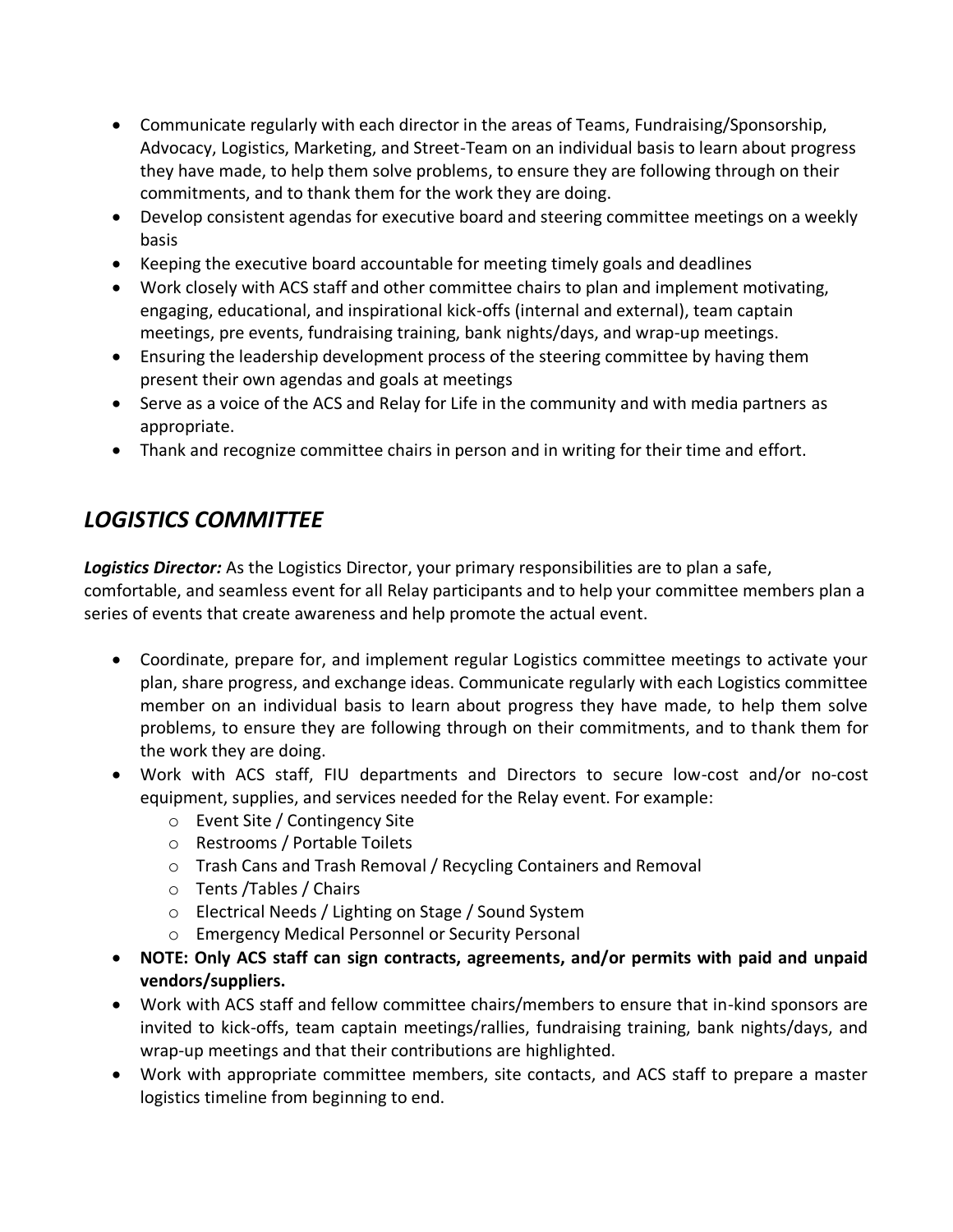- Work with Team Director(s) and ACS staff to create a master list of team requirements (i.e. campsite needs, power needs, on-site fundraising needs, accessibility needs, etc.)
- Work with the Team Director(s) and ACS staff to prepare a layout/map of the event site, and ensure that all participants are aware of the site layout/map (i.e. post the event site layout/map on the event website, give a copy to all committee members, give a copy to all team captains, and post prominently a multiple locations throughout the event site).
- Adhere to and uphold ACS guidelines and policies regarding safety and risk management policies (NOTE: all entertainment/activities must be approved by ACS staff).
- Create and distribute an Event Committee and Emergency Contact list to all committee members, team captains, ACS staff, and event site contacts.
- Work with appropriate committee members, site contacts, and ACS staff to prepare a crisis/emergency plan to deal with injuries, conflict, and/or inclement weather, and ensure that all participants are aware of the plan (i.e. post the crisis/emergency plan on the event website, give a copy to all committee members, give a copy to all team captains, and make sure a copy of the plan is available at the event registration area).
- Serve as the main point-of-contact for all facilities / logistics needs during the Relay event from set-up to clean-up (e.g. ensure all facilities are accessible/unlocked, make sure all rented/borrowed equipment is returned, etc.).
- Thank and recognize Logistics committee members in person and in writing for their time and efforts.

### *Entertainment Chair:*

- $\checkmark$  Plans games, obtains equipment, and solicits prizes for Relay
	- o Collaborates with Sponsorship Chair for raffles and prizes
- $\checkmark$  Arranges for activities and entertainment throughout the event
- $\checkmark$  Promotes activities, games, and entertainment. Provides a schedule to team participants in advance of event to encourage participation.
- $\checkmark$  Provides master schedule of entertainment and activities to the Directors and Logistics chair.
- $\checkmark$  Coordinates interactive activities to be held throughout the night (ensures the Mission message is delivered and cancer education activities are included)
- $\checkmark$  Works closely with the Overall Director in planning and organizing activities and entertainment
- $\checkmark$  Works with the Logistics Director(s) to coordinate the needs of the entertainment, performers, games, etc. that are scheduled
- $\checkmark$  Works with the Advocacy Director(s) to coordinate music, speakers etc. for the Survivors Lap and Opening Ceremony
- ✓ Works with the staff partner and Overall Director to adhere to approved budget

### *Pit Events Chair*

- $\checkmark$  Oversee pit events in GC that promote Relay and provide students information on the cancer awareness for the month
	- o September (childhood), October (breast), and November (lung)
	- o Must work with GC event planning to create a layout of tables/stations
- $\checkmark$  Work with Advocacy team to obtain educational materials and set up a Luminaria station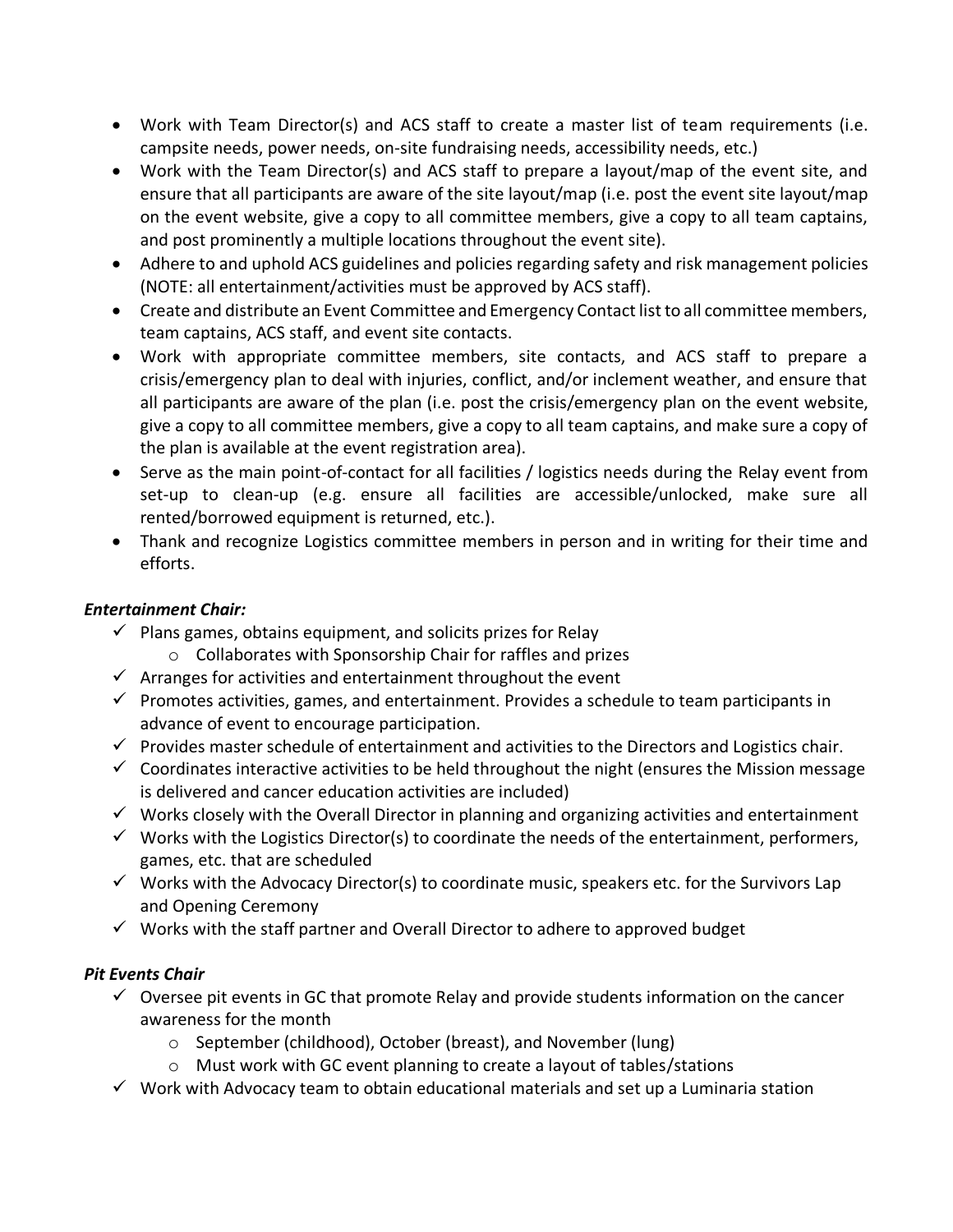- $\checkmark$  Work with Decorations Chair to identify/purchase/organize tabling items and food
- $\checkmark$  Work with In-Kind Sponsorship chair to coordinate other food/beverage items for these events from restaurants that are open to donating
- $\checkmark$  Collaborate with other team members who are hosting their own fundraising initiatives and invite them to set up a station

## *Night of Hope Chair*

- $\checkmark$  Plans Night of Hope Gala by coordinating the theme and recruitment/onboarding of contestants
- $\checkmark$  Work with Communications to develop flyers and marketing campaign for recruitment and the main Night of Hope gala
- $\checkmark$  Works with Logistics Director(s) to confirm fundraising and social media contests leading up to the main Gala event
	- $\circ$  Update packet for contestants that includes contests, dates/deadlines, and scoring information
- $\checkmark$  Hosts and presents informational session for contestants prior to the Gala event to discuss contest activities and scoring transparency
	- o Contracts must be updated and given to contestants to confirm they read and understood scoring and contest activities
- $\checkmark$  Recruit judges to select the final winner(s) and hosts to MC the event
- $\checkmark$  Update and finalize script and schedule
- $\checkmark$  Work with Logistics Directors and GC Event Planning to confirm layout of the event
- $\checkmark$  Work with Decorations Chair to identify/purchase/organize materials such as tablecloths, centerpieces, etc.
- $\checkmark$  Work with Logistics Directors to manage shifts and responsibilities of all committee members during the event

## *Decorations Chair*

- ✓ Work with Night of Hope and Pit Events Chairs to organize a list of items and materials needed
	- o Night of Hope: centerpieces, tablecloths, photo station, balloons, etc.
	- o Pit Events: tablecloths, items for activities, giveaways, balloons, etc.
- $\checkmark$  If items or materials need to be purchased, work with advisors to order or buy them
- $\checkmark$  Collaborate with other committee members who initiate their own special fundraising events to provide them decorative items/materials if needed
- $\checkmark$  Works with the Advocacy Director(s), Logistics Director(s) and Overall Directors to coordinate the decorations for Beautiful lengths, survivor dinner, stage, and overall Relay decorations
- $\checkmark$  Works with the staff partner and Overall Director to adhere to approved budget

## *Volunteers Chair:*

- $\checkmark$  Create a master document with all the information of each volunteer and create volunteering shifts for the whole event
- ✓ Recruit volunteers from FIU by visiting SLS Classes, promoting it on social media, attending Team Captain meetings, and contacting highschool activity directors to promote volunteer opportunities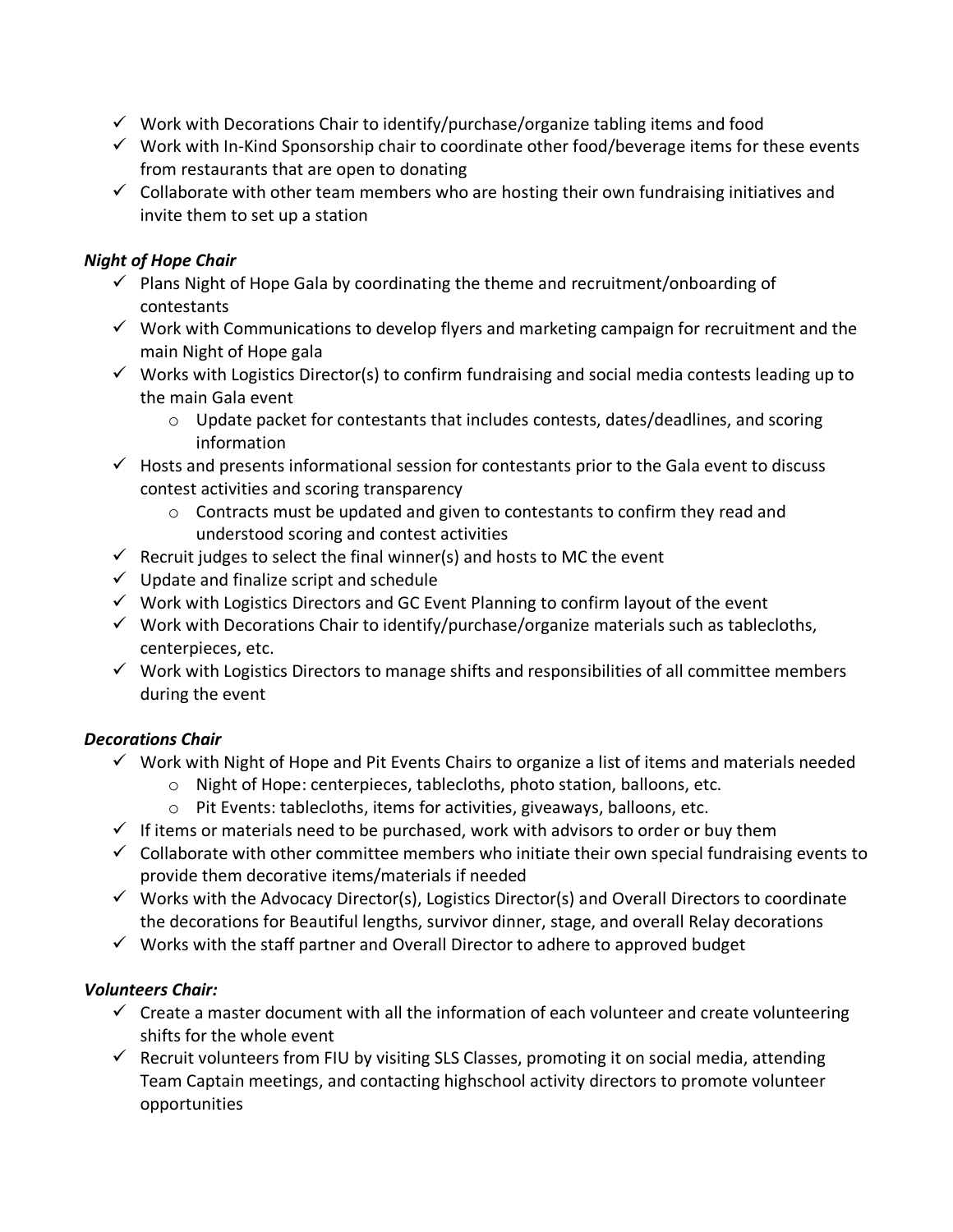- $\checkmark$  After the event, send out thank you emails and prepare community service hours certificates if needed
- $\checkmark$  Identify, recruit, and train volunteers to provide custom service to all Relayers at the event. For example, each event should have:
	- $\circ$  Greeter Volunteers: These volunteers are in place at each entrance to the venue for the duration of the event to welcome Relayers/guests, to thank them for participating/attending, to provide maps/programs, to provide direction, and/or answer questions. Volunteers to serve as greeters at all entrances to the venue of the event. (NOTE: Many events engage Teams as greeters. In other words, each Team might be responsible for greeting Relayers/guests for one hour during the event.)
	- o Welcome/Information Volunteers: These volunteers staff the welcome/information tent for the duration of the event to answer questions, provide direction, and/or to help Relayers/guests locate each other.
	- o Floater Volunteers: These volunteers are scheduled to make regular (e.g. once every hour) laps around the Relay track/venue to make sure that participants know about upcoming activities/ceremonies/fundraisers, to find out if anyone has questions, and/or to thank Relayers/guests for participating.
	- o Beautiful Lengths Volunteers: These volunteers assist the Beautiful Lengths tent with hair prepping and crowd control.
	- $\circ$  Luminaria Volunteers: These volunteers assist the Luminaria Committee members with the lighting and prep of all luminaria bags.

## *TEAMS COMMITTEE*

*Teams Director:* The Team Directors are responsible for building relationships with and developing teams. It is recommended to have all committee members helping to recruit, retain, recognize, and mentor new teams. Teams participating in Relay For Life should represent the entire community and ensure that all teams are given the information/tools they need to be successful fundraisers.

- Oversee subcommittee that includes outreach and retention of previous teams, development of team captains, spirit points, and coaching of all teams.
- Be knowledgeable about Team Recruitment, Team Captain Kits, Team Member Guides, registration processes (online & offline), and other team development materials.
- Be knowledgeable about day-of-event details regarding parking, campsite set-up, site maintenance, site clean-up, schedule of events, banking hours, etc.
- Support the fundraising events hosted by various teams throughout the year by sending emails to all other teams with information about the fundraising event.
- Communicate the expectation that all team captains and team members pay an individual registration fee of \$15.
- Visit each tent for all of your team captain contacts during the event to welcome each team and to thank them for participating.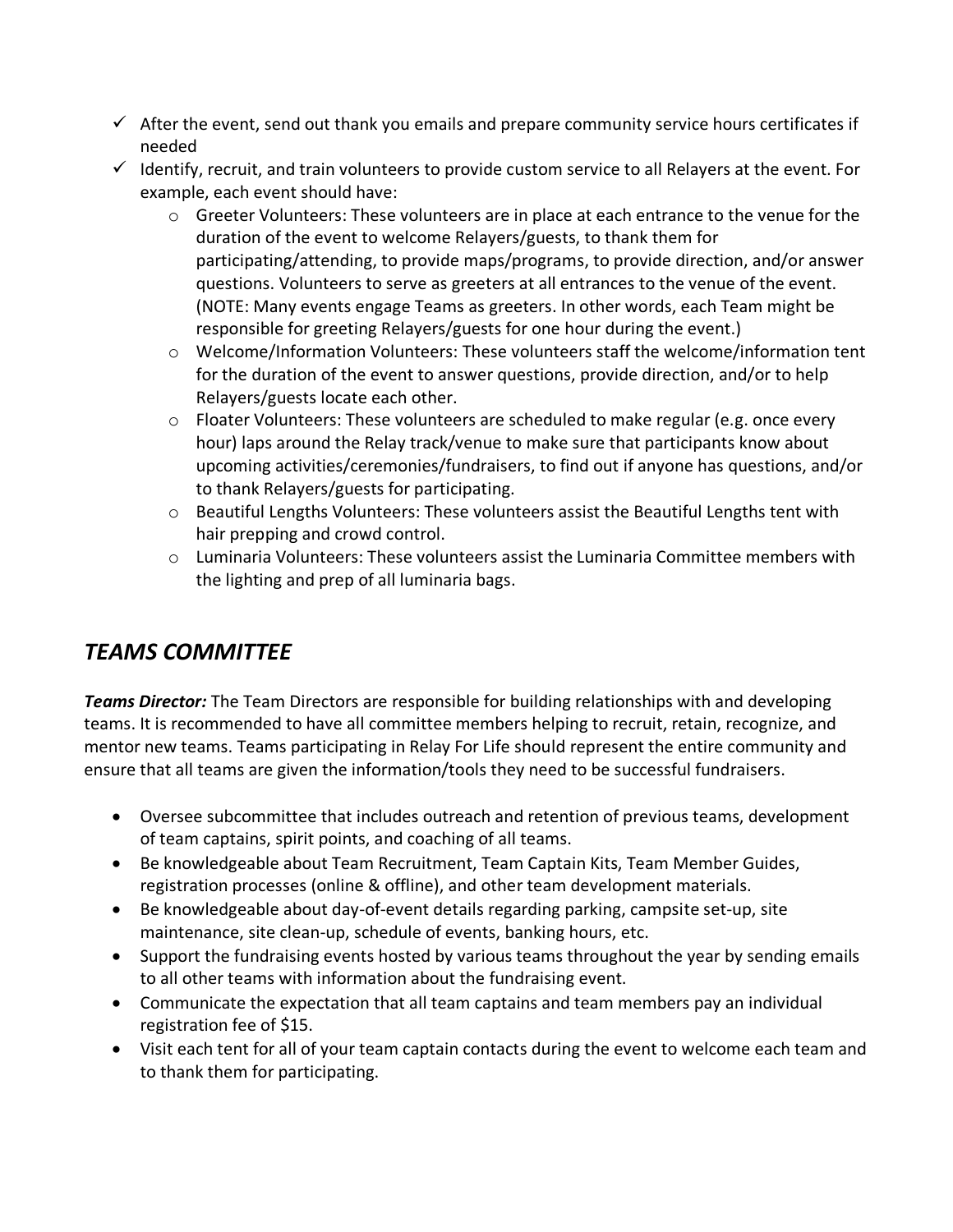- Encourage all participants to complete the 'Customer Satisfaction Survey' they will receive via email post-event.
- Thank and recognize your team captain contacts in person and in writing for the time and effort.
- Report online progress before, during and after the event to prepare ACS staff and fellow committee members for recruitment, retention, mentoring, and recognition efforts. For example, use data to determine who has/hasn't registered, who has/hasn't started fundraising, who the top fundraisers are, who the survivors are, etc.
- Develop incentives and awards as appropriate to engage team members in online fundraising.
- Setting criteria for event awards and recognition at the beginning

### *Recruitment Chair:*

- $\checkmark$  Work closely with the Team Committee, Event Directors and ACS staff to develop and implement a plan to set and achieve new team recruitment goals.
- $\checkmark$  Become an expert of the team recruitment materials and resources available to you.
- $\checkmark$  Know your new team recruitment goal, and don't stop until you reach or surpass it.
- $\checkmark$  Be inclusive in your new team recruitment efforts to ensure the event accurately reflects the community.
- $\checkmark$  Communicate regularly with team captains through face-to-face interactions, phone calls, letters, email, social media, and text messages as appropriate.
- $\checkmark$  Enlist committee chairs/members, Relayers, and personal/professional contacts to help you meet your new team recruitment goals.

### *Retention Chair:*

- $\checkmark$  Work closely with the Teams Committee, Event Directors and ACS staff to develop and implement a plan to set and achieve team retention goals.
- $\checkmark$  Know your team retention goal, and don't stop until you reach or surpass it.
- $\checkmark$  Enlist committee chairs/members, Relayers, and personal/professional contacts to help you meet your team retention goals.
- $\checkmark$  Ensure all team captains feel informed, equipped, and empowered to be successful in their role. Specifically:
	- $\circ$  Educate team captains about the registration processes (online & offline).
	- $\circ$  Provide team captains with Team Captain Kits, Team Member guides, meeting schedules, fundraising tools, important websites, committee contact information, and other team captain tools, and take time to orient them to these resources.
	- $\circ$  Communicate regularly with team captains through face-to-face interactions, phone calls, letters, email, social media, and text messages as appropriate.
	- $\circ$  Encourage team captains to attend kick-offs, teams captain meetings, pre-events, bank nights/days, and wrap-up meetings, and make reminder calls before each event to improve attendance.
	- $\circ$  Provide team captains with day-of-event details regarding parking, campsite set-up, site maintenance, site clean-up, schedule of events, banking hours, etc.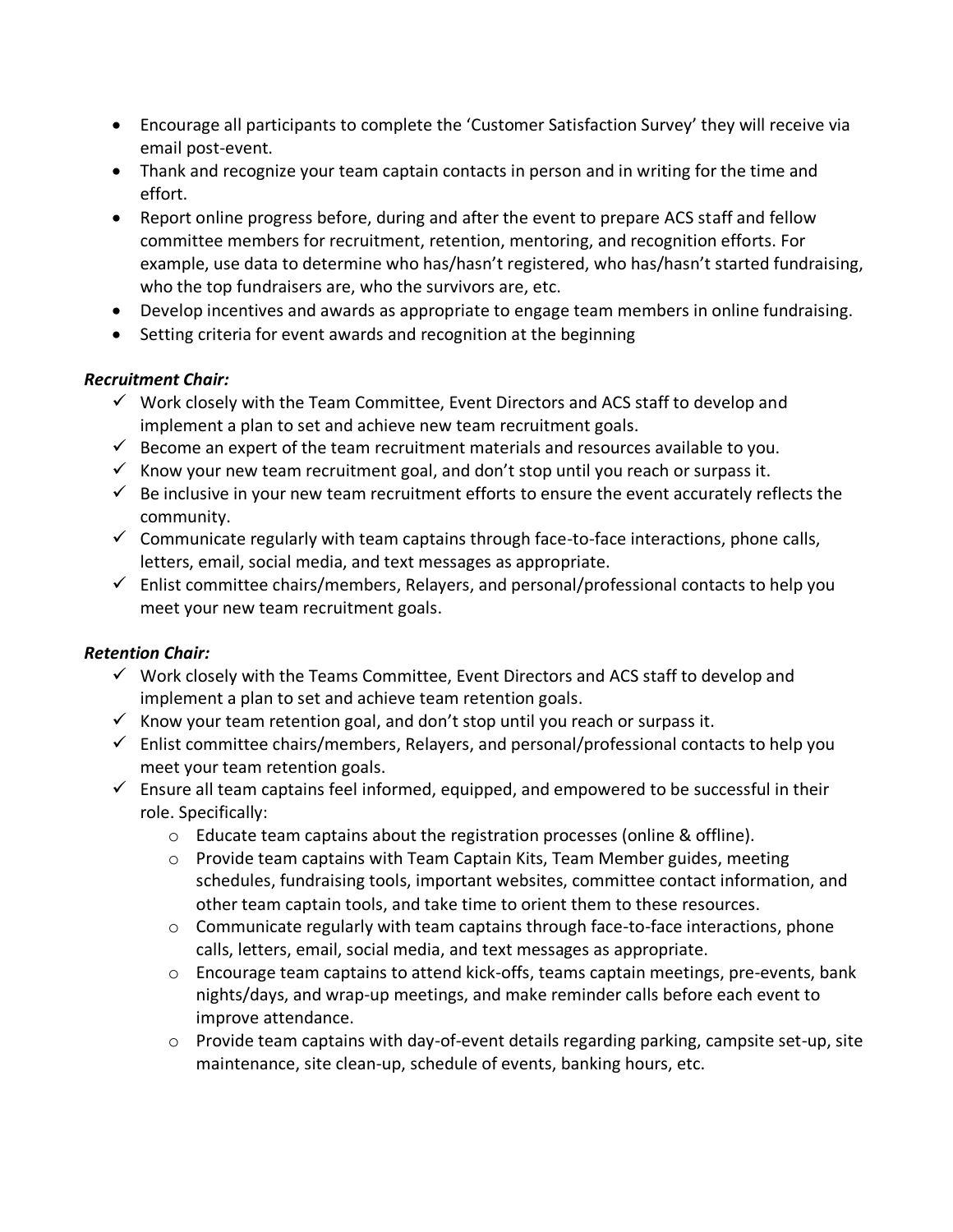- $\circ$  Employ creative, engaging, and personal strategies to mentor teams. For example: plan special meetings for new or struggling teams to learn tips and tricks for building a successful team and/or fundraising
- o Work with the Teams Committee and Finance to get up-to-date team rosters and/or team income progress to help manage communication with both high- and-lowfundraising teams.

### *Development Chair:*

- $\checkmark$  Work closely with the Teams Committee, Directors, and ACS staff to develop and implement a comprehensive, creative, and personal plan to recognize teams for all their efforts.
- $\checkmark$  Keep an organized and confidential sheet for Spirit Points.
- $\checkmark$  Communicate regularly with team captains through face-to-face interactions, phone calls, letters, email, social media, and text messages as appropriate.
- $\checkmark$  Ensure all team captains and team members know how much they are appreciated. Leverage kick-offs, teams captain meetings, pre-events fundraising training, bank nights/days, and wrapup meetings as recognition opportunities.

## *BBC Liaison Chair:*

- $\checkmark$  Be knowledgeable about Team Recruitment, Team Captain Kits, Team Member Guides, registration processes (online & offline), and other team development materials.
- $\checkmark$  Be knowledgeable about day-of-event details regarding parking, campsite set-up, site maintenance, site clean-up, schedule of events, banking hours, etc.
- $\checkmark$  Work hand in hand with the Team Co-Chairs for recruiting BBC teams, and the Logistics Chair for pre-events.
- $\checkmark$  Communicate the expectation that all team captains and team members pay an individual registration fee of \$15.
- $\checkmark$  Visit each tent for all of your team captain contacts during the event to welcome each team and to thank them for participating.
- $\checkmark$  Encourage all participants to complete the 'Customer Satisfaction Survey' they will receive via email post-event.
- $\checkmark$  Thank and recognize your team captain contacts in person and in writing for their time and effort.

# *FINANCE COMMITTEE*

*Finance Director:* As the Finance Chair, your primary responsibility is to grow Relay For Life income through working with team captains and team members and providing them information and resources to fund-raise.

- Oversee subcommittee that includes fundraising, sponsorship, and donations to achieve fundraising goals.
- Identify, recruit, and train additional Accounting committee member(s) to help you achieve fundraising goals as needed.
- Work with Event Directors and Staff partner to determine fundraising plans and goals for all teams.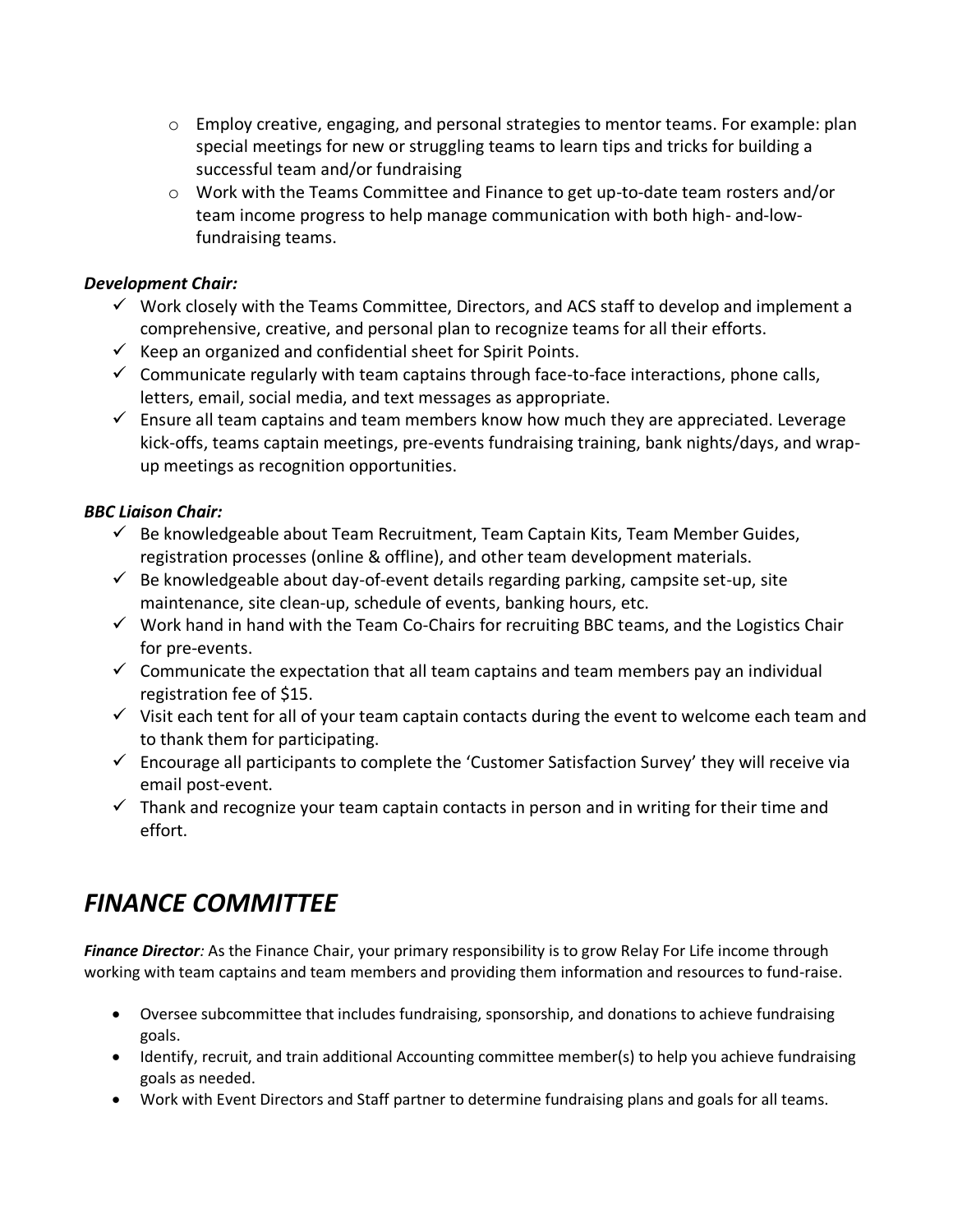- Work with ACS staff and fellow committee chairs/members to ensure that teams/donors are appropriately recognized at pre-event, event, and post-event activities.
- Ensure that all the committee members are knowledgeable about resources and that they are prepared to educate team captains about fundraising to meet their fundraising goals.
- Work with ACS staff to track contact information, contribution details, and recognition for donors.
- Work with the appropriate Chair's/Committee Members to ensure teams and their guests have a great experience at the Relay event.
- Visit each business/company team's campsite during the event to welcome them and to thank them for participating.
- Encourage all teams to complete the 'Customer Satisfaction Survey' they will receive via email postevent.
- Meet with team contacts post event to share results and to thank them for their support.
- Thank and recognize Fundraising committee members, business/company contacts in person and in writing for their time and effort.
- Coordinate, prepare for, and implement regular Finance committee meetings to activate your plan, share progress, and exchange ideas. And, communicate regularly with each Finance committee member to see his or her progress.

#### *Accounting Chair:*

- $\checkmark$  Ensure that security procedures are followed at all times.
- $\checkmark$  Ensure that accounting procedures are followed at all times.
- $\checkmark$  Collect and record registration fees.
- $\checkmark$  Coordinate with the Finance Director to keep track of committee fundraising goals.
- $\checkmark$  Work with Logistics chair and staff partner to secure necessary equipment, supplies and security needed onsite.
- ✓ Coordinate Bank Night/Day with the Overall Director, Associate Director, Teams Co-Chairs and ACS staff partner.
- $\checkmark$  Collect and count team money at team captain meetings, Bank Night/Day, and the day of the event.

#### *Sponsorships Chair:*

- $\checkmark$  Become familiar with sponsorship package, sponsorship deadlines, and sponsor recognition resources/tools, and be able to clearly articulate the benefits of getting involved in Relay to decisionmakers in businesses/companies.
- $\checkmark$  Develop relationships with and serve as the primary contact for decision-makers at businesses/companies and other professional organizations. For example:
- $\checkmark$  CEOs, presidents, community relations leaders, marketing/communications leaders
- $\checkmark$  Relay For Life National Corporate Team contacts
- ✓ Chamber of Commerce leaders, business park management leaders
- $\checkmark$  Ensure that all past sponsors are contacted and invited to the event (NOTE: Committed donations should be secured as early as possible so that sponsors can be recognized during pre-event meetings, promotions, communications, and on the event's website)
- $\checkmark$  Work with ACS staff and fellow committee chairs/members to ensure that sponsors and potential sponsors are invited to kick-offs, team captain meetings, pre-events, fundraising trainings, bank nights/days, and wrap-up meetings and that sponsor accomplishments/contributions are highlighted.
- $\checkmark$  Work with ACS staff and fellow committee chairs/members to ensure that sponsors are appropriately recognized (according to sponsorship package amenities) at pre-event, event, and post-event activities.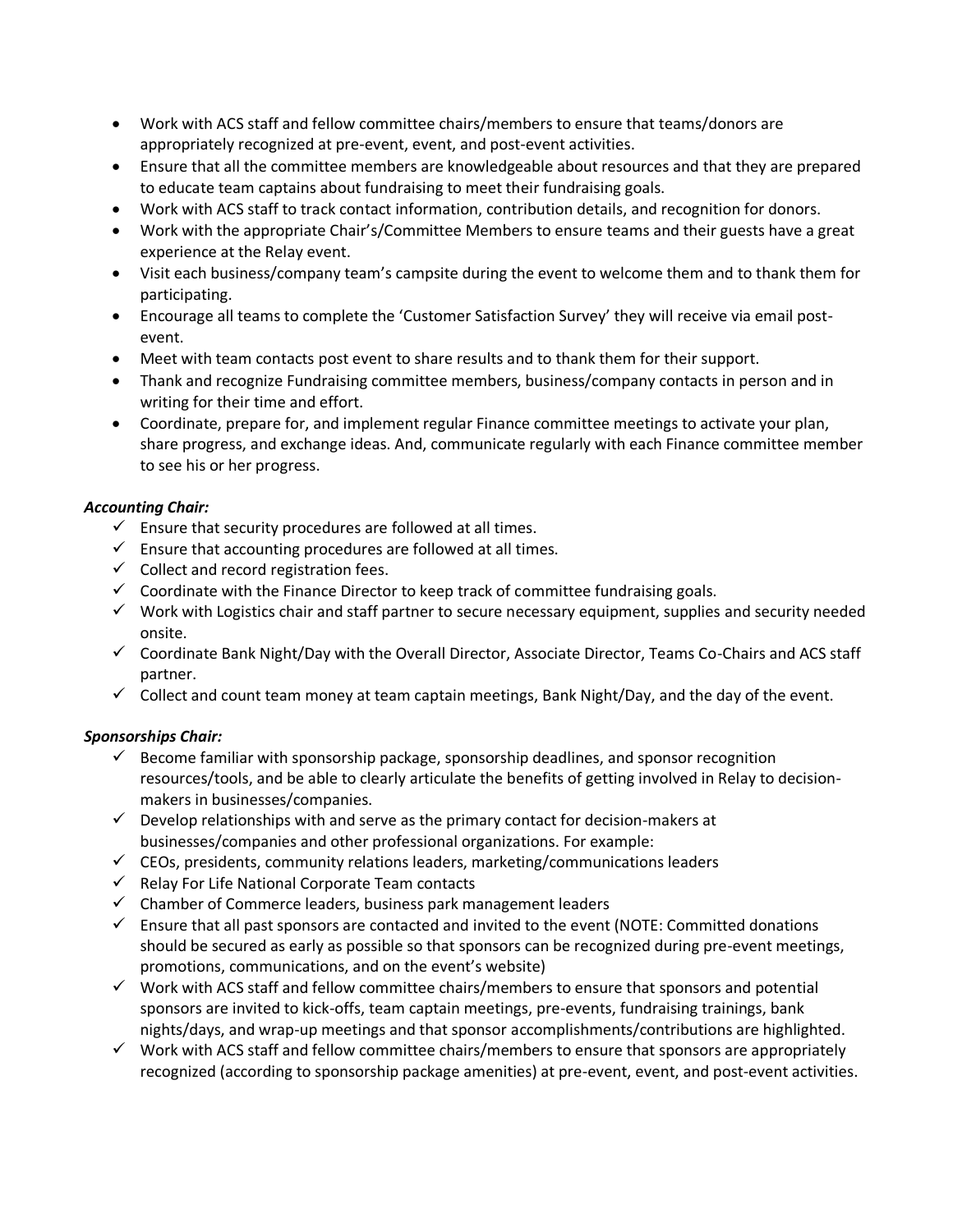#### *In-Kind Sponsorship Chair:*

- $\checkmark$  Develop, communicate, and implement strategies to increase in-kind and mission support from businesses/companies in the Relay community.
	- o Prepare list of sponsors to obtain and keep track of physical donations to Relay such as food for our survivor dinner or pit events, gift cards for special events or campaigns, rocks from Home Depot for luminaria bags, etc.
- $\checkmark$  Become familiar with sponsorship packages, sponsorship deadlines, and sponsor recognition resources/tools, and be able to clearly articulate the benefits of getting involved in Relay to decisionmakers in businesses/companies.
- ✓ Ensure that all past sponsors are contacted and invited to the event (NOTE: Committed donations should be secured as early as possible so that sponsors can be recognized during pre-event meetings, promotions, communications, and on the event's website)
- $\checkmark$  Work with ACS staff and fellow committee chairs/members to ensure that sponsors and potential sponsors are invited to kick-offs, team captain meetings, pre-events, fundraising training, bank nights/days, and wrap-up meetings and that sponsor accomplishments/contributions are highlighted.
- $\checkmark$  Work with ACS staff and fellow committee chairs/members to ensure that sponsors are appropriately recognized (according to sponsorship package amenities) at pre-event, event, and post-event activities.

#### *Teams Fundraising Chair*

- $\checkmark$  Collaborate with Team Chairs to determine ways to increase team fundraising
- $\checkmark$  Work with ACS staff to develop team fundraising challenges with incentives
- $\checkmark$  Communicate with Team and Finance Directors to attend team captain meetings to motivate teams to fundraise
- $\checkmark$  Attend bank nights to collect and count team money at team captain meetings, Bank Night/Day, and the day of the event
- $\checkmark$  Communicate with teams and/or team captain meeting coordinator regarding teams reaching certain levels of fundraising and what is the next level to achieve.
- $\checkmark$  Collect and record all team donations.

## *ADVOCACY COMMITTEE*

*Advocacy Director:* As the Advocacy Director, your primary responsibilities are to recruit, organize, and engage Beautiful Length and Shave-A-Thon volunteers. You will also help recruit, recognize, and engage survivors and caregivers that represent the community and to give all an opportunity to heal and support each other. This role spreads the mission of ACS and encourages the community to learn about their programs and services.

- Oversee subcommittee which includes Mission Education, Survivorship, Beautiful Lengths and Luminarias
- Develop, communicate, and implement strategies to improve survivor and caregiver recruitment, recognition, and year-round engagement.
- Coordinate, prepare for, and implement regular Advocacy committee meetings to activate your plan, share progress, and exchange ideas. And, communicate regularly with each Advocacy committee member on an individual basis to learn about progress they have made, to help them solve problems, to ensure they are following through on their commitments, and to thank them for the work they are doing.
- Thank and recognize Advocacy committee members and others who helped with survivor and caregiver recruitment, recognition, and engagement in person and in writing for their time and effort.
- Assist Advocacy committee members with recruiting hair donors for the main event.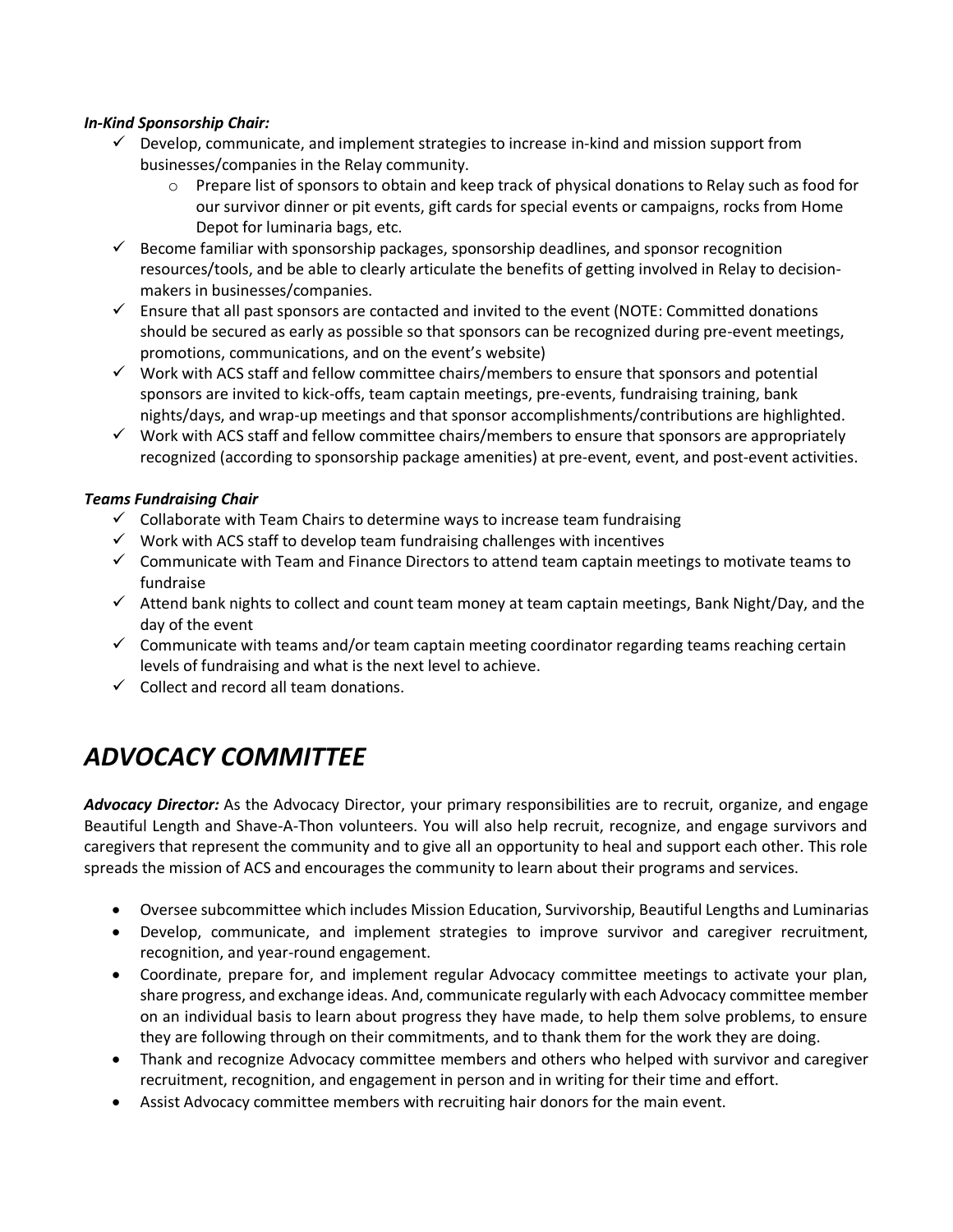- Develop, communicate, and implement strategies to improve Beautiful Length Ceremony.
- Assist Beautiful Lengths committee members with the recruiting of hairdressers to volunteer their services on the night of the event.
- Aid the Mission Education committee member with planning Mission Moments and hosting awareness events for the FIU community.
- Create a plan/strategy to run the Beautiful Length ceremony as smoothly as possible.
- Thank and recognize donors and others who helped with the Beautiful Length Ceremony in person and in writing for their time and effort.

#### *Survivorship Chair:*

- $\checkmark$  Become familiar with survivor and caregiver recruitment resources/tools.
- $\checkmark$  Develop relationships with and serve as the primary contact at organizations that serve and/or interact with large numbers of survivors and caregivers. For example: hospitals, treatment centers, clinics or support groups, faith-based groups, employers, schools, and other large systems
- $\checkmark$  Know your survivor and caregiver recruitment goal, and don't stop until you reach or surpass it.
- $\checkmark$  Plan and coordinate survivor activities at the Relay event
- $\checkmark$  Ensure that Team Directors, and committee members are knowledgeable about survivor and caregiver recruitment goals and that they are prepared to educate team captains about recruiting survivors and caregivers to join their teams.
- $\checkmark$  Work with ACS staff and fellow committee chairs/members to ensure that new and returning survivors and caregivers are invited to kick-offs, team captain meetings/rallies, fundraising training, bank nights/days, and wrap-up meetings.
- ✓ Work with ACS staff to ensure all survivors and caregivers register online or offline and that personal registration information is protected.
- $\checkmark$  Work with the Logistics Chair to ensure that parking is available, that the survivor and caregiver registration/check-in are easily accessible, and that signage is highly visible to make the Relay experience as seamless as possible for survivors and caregivers.
- $\checkmark$  Work ACS staff and the Logistics Chair to ensure all survivors and caregivers are recognized/honored during the appropriate event ceremonies (e.g. Survivor Lap, Caregiver Lap, Luminaria Ceremony, etc.).
- ✓ Work with the Logistics Chair to coordinate a special day-of-event reception to honor survivors and caregivers.
- $\checkmark$  Work with appropriate committee members and ACS staff partners to secure token gifts to recognize/honor survivors and caregivers at the Relay event.

#### *Luminaria Chair:*

- $\checkmark$  Develop a plan to promote luminaria sales throughout FIU and your community.
	- $\circ$  "Luminaria parties" serve as successful events for increasing sales and decorations of luminarias
- $\checkmark$  Attend Team Captain meetings to educate teams on Luminarias and Luminaria "sales".
- $\checkmark$  Plan and coordinate the logistics of the luminaria ceremony with the assistance of the Logistics Chair, Overall Director, and Associate Director.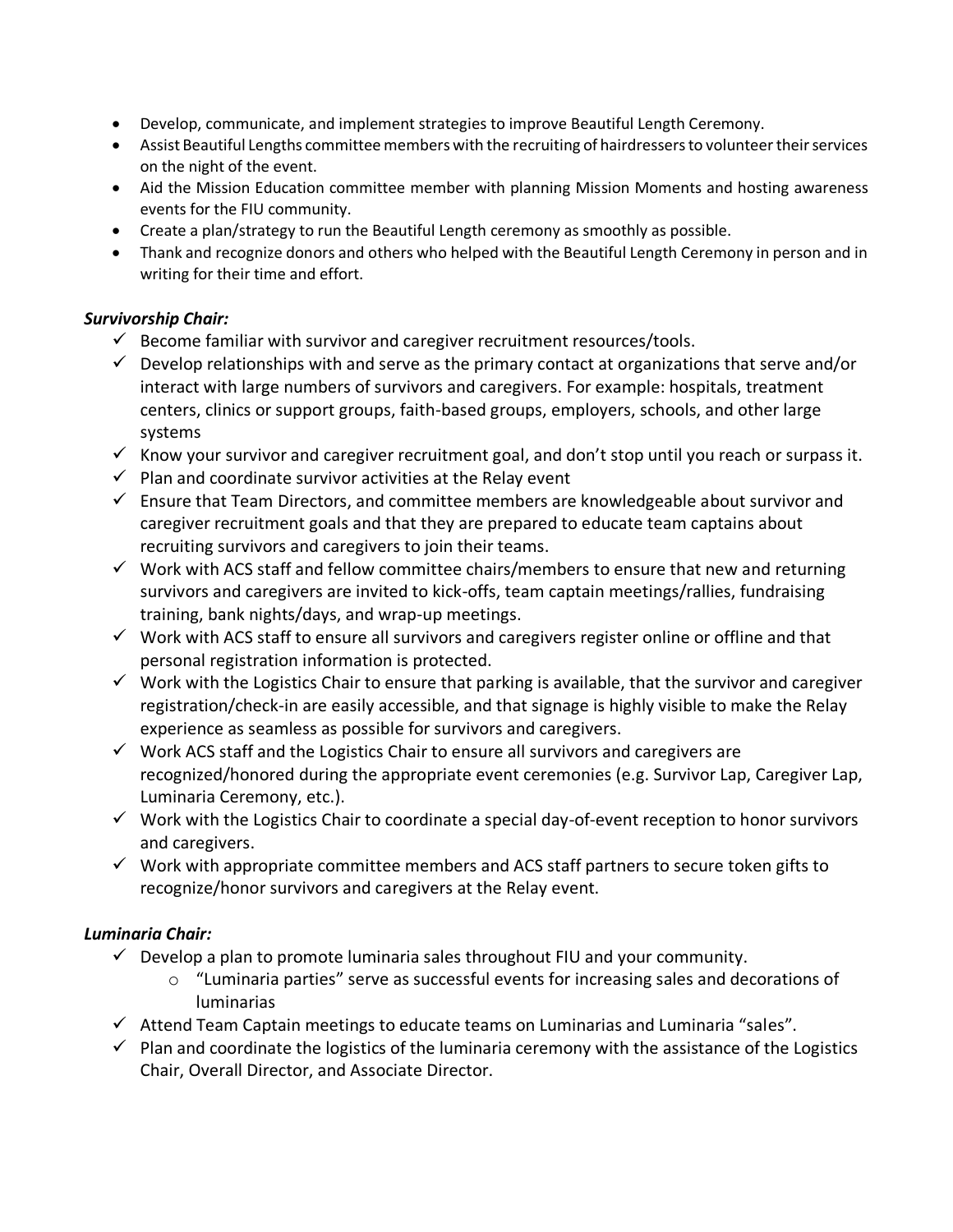- $\checkmark$  Coordinate with the Volunteers Committee Member to have volunteers assist with the making of Luminaria bags and organization of the bags throughout the track.
- $\checkmark$  Have Directors, Chairs, and committee members assist with crowd control during the Luminaria Ceremony.
- $\checkmark$  Coordinate for all luminarias to be picked up after the event is finished.
- $\checkmark$  Secure luminaria supplies with ACS staff

### *Beautiful Lengths Chair:*

- $\checkmark$  Develop relationships with and serve as the primary contact for organizations such as: hairdressers, barber Hair donors, and Beautiful Length "hair prepping" volunteers.
- $\checkmark$  Know your goals, and don't stop until you reach or surpass it.
- $\checkmark$  Ensure that Team Directors, and committee members are knowledgeable about beautiful length and shave-a-thon goals and that they are prepared to educate team captains about recruiting volunteers.
- $\checkmark$  Work with the Communications Director to identify hair to share their stories with the local media (e.g. newspaper, radio, television) to encourage others to get involved.
- $\checkmark$  Verify that all supplies needed for the event are all well stocked and ready to go for the Beautiful Lengths ceremony and Shave-A-Thon.
- $\checkmark$  Coordinate with Mission Chair, committee members, and Event Directors to have crowd control during the whole ceremony.
- $\checkmark$  Coordinate with the Volunteers Committee Member to have volunteers assist at the Beautiful Lengths tent and the hairdresser's area.
- $\checkmark$  Communicate with hair donors ahead of time to ensure an organized ceremony
- $\checkmark$  Send out a list of the order of teams donating hair to hair donors so they can prep their hair with time
- $\checkmark$  Develop a QR code to determine a check-in system and have a total number of donors for the night of Relay
- $\checkmark$  Enhance the Shave-A-Thon experience by creating a fundraising competition

### *Mission Education Chair:*

- $\checkmark$  Work with Teams committee members to ensure survivors and caregivers are invited and encouraged to join teams or start teams of their own.
- $\checkmark$  Plan events that can bring awareness to FIU such as movie nights and motivational speakers.
- $\checkmark$  Educate team captains and participants about Relay for Life and the American Cancer Society.
- $\checkmark$  Work with Mission Chair in order to prepare "Mission Moments" for each committee meeting and for each hour of the actual event.
- $\checkmark$  Assist Mission Chair/Survivorship committee member with the planning of the Survivor dinner, lap, and opening ceremony.
- $\checkmark$  Work with the committee to identify opportunities for survivors and caregivers to volunteer beyond Relay.
- $\checkmark$  Educate survivors and caregivers about Society programs and services to assist patients and their families including 800-227-2345 and cancer.org before, during, and after the event.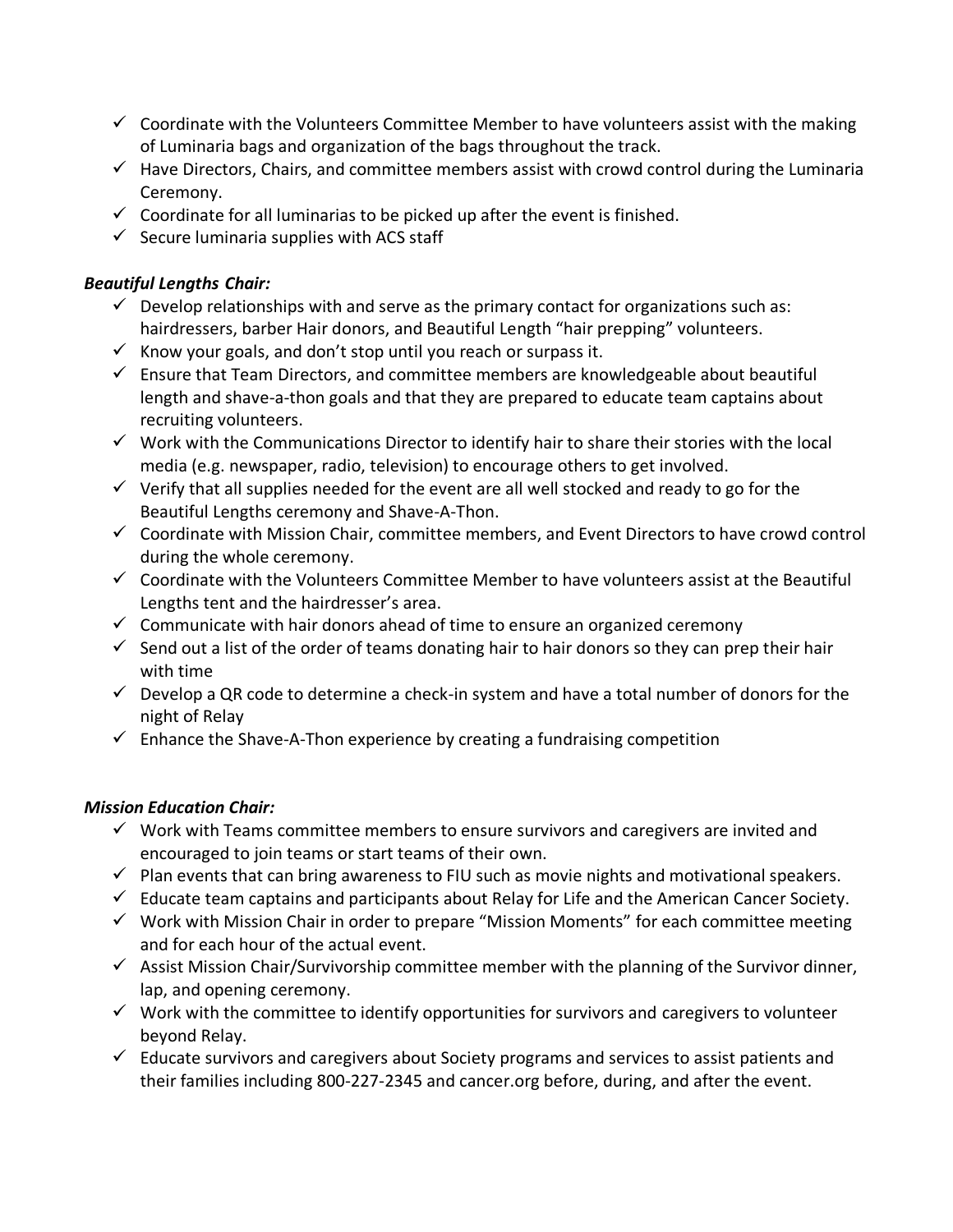# *COMMUNICATIONS COMMITTEE*

*Communications Director:* As the Communications Director, your primary responsibilities are to develop and implement grass roots and media-driven marketing to raise awareness about FIU Relay For Life.

- Oversee subcommittee that includes publications and social media for both campuses.
- Develop, communicate, and implement strategies to increase awareness about Relay For Life and to inspire community members to support it and/or get involved.
- Coordinate, prepare for, and implement regular marketing committee meetings to activate your plan, share progress, and exchange ideas. And, communicate regularly with each marketing committee member on an individual basis to learn about progress they have made, to help them solve problems, to ensure they are following through on their commitments, and to thank them for the work they are doing.
- Become familiar with resources/tools to promote and market the event (e.g. posters, flyers, brochures, postcards, press releases, public service announcement, social media posts, newsletter content, etc.).
- Develop relationships with and serve as the primary contact for decision-makers at media outlets and other organizations with a broad reach. For example:
	- $\circ$  Community outreach staff newspaper, radio, and television organizations
	- o Communications staff for large employers
	- o Content editors for organizations with regular newsletter publications
- Leverage relationships with media contacts, business contacts, and other supporters to promote Relay For Life. For example:
	- $\circ$  Seek permission to hang posters and distribute flyers and brochures at local businesses, hospitals, cancer treatment centers, libraries, schools, etc.
	- $\circ$  Distribute press releases, letters-to-the-editor, community calendar updates, and public service announcements to newspaper, radio, and television outlets.
	- $\circ$  Provide social media posts Relay committee volunteers, team captains, team members, and survivors, and ask them to post on Facebook, Twitter, etc.
	- $\circ$  Ensure that all media partners are contacted and invited to serve as media sponsors for the event. (NOTE: Commitments should be secured as early as possible so that media partners can be recognized during pre-event meetings, promotions, communications, and on the event's web site as appropriate)
- Work with social media committee members to develop social media marketing strategies.
- Work with fellow committee members and ACS staff to ensure all media partners who actively promote the event are appropriately recognized (according to predetermined amenities) at the kick-off, the event, and the wrap-up.
- Thank and recognize Publicity committee members, media contacts, and others who helped to promote the event in person and in writing for their time and effort.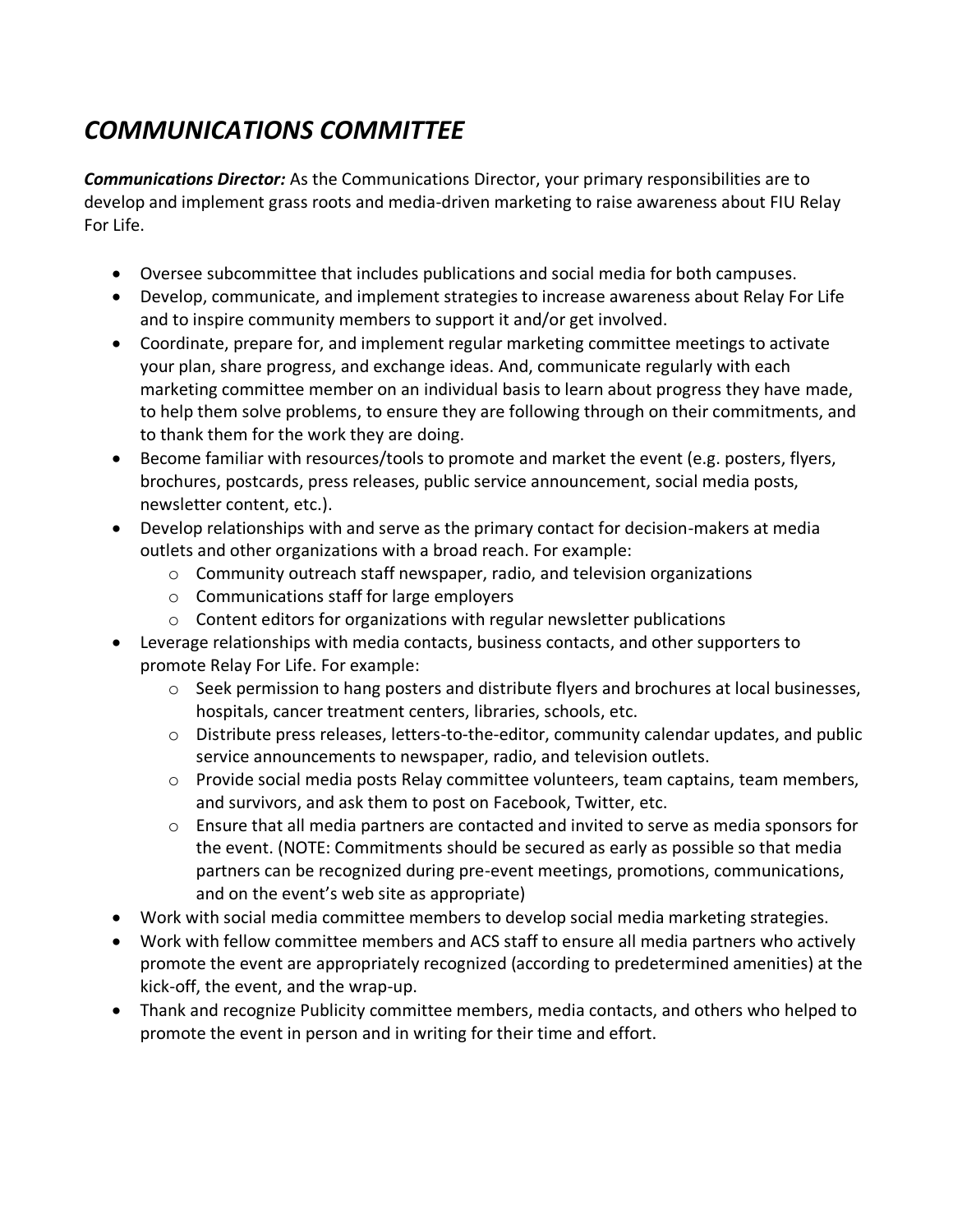#### *Publications Chair:*

- $\checkmark$  Assist Marketing Chair/committee with ideas for flyers, posters, and online flyers to promote Relay For Life.
- $\checkmark$  Be responsible for "Tabling" Days around the University and verify that all materials needed are at hand.
- $\checkmark$  Assist Communications Director with promoting the use of our website.
- $\checkmark$  Meet with the Communications Director regularly to update on progress and share any concerns.

## *Social Media Chair:*

- $\checkmark$  Keep all social media outlets fresh and with accurate information, especially on the LinkTree account.
- $\checkmark$  Promote Team Captain fundraising events through our social media outlets.
- $\checkmark$  Recognize committee members.
- $\checkmark$  Promote the Relay For Life event web site as a registration and fundraising tool to team captains and team members and to update the web site with current/relevant information as needed.
- ✓ Work with ACS staff and fellow committee chairs/members to promote the event website as the central hub for registration, fundraising, and event-related information at kick-offs, team captain meetings, pit-events, fundraising trainings, bank nights/days, and wrap-up meetings, and use these gatherings to initiate online challenges.
- $\checkmark$  Work with ACS staff and fellow committee chairs/member to ensure that top online fundraisers are appropriately recognized through all social media outlets (Facebook, Instagram, TikTok).

### *Merchandise Chair:*

- $\checkmark$  Designing ideas for the apparel that will be sold throughout the year
- $\checkmark$  Collaborating with the social media chair to find ways to advertise the product.
- $\checkmark$  Assisting the Marketing committee with ideas for merchandise that can be purchased by the public
- $\checkmark$  Work with the Publications Chair for proper promotion tactics

### *Content Creator Chair:*

- $\checkmark$  Arrange for photographs to be taken for RFL operations (e.g. headshots) and events (Night of Hope Gala, Survivors Dinner, etc.)
- $\checkmark$  Create video and marketing tools to promote RFL through social media outlets
- $\checkmark$  Assist the Social Media Chair by providing pictures to be used in all social media outlets
- $\checkmark$  Create special filters or hashtags and promote usage to participants for the main Relay event to hype it up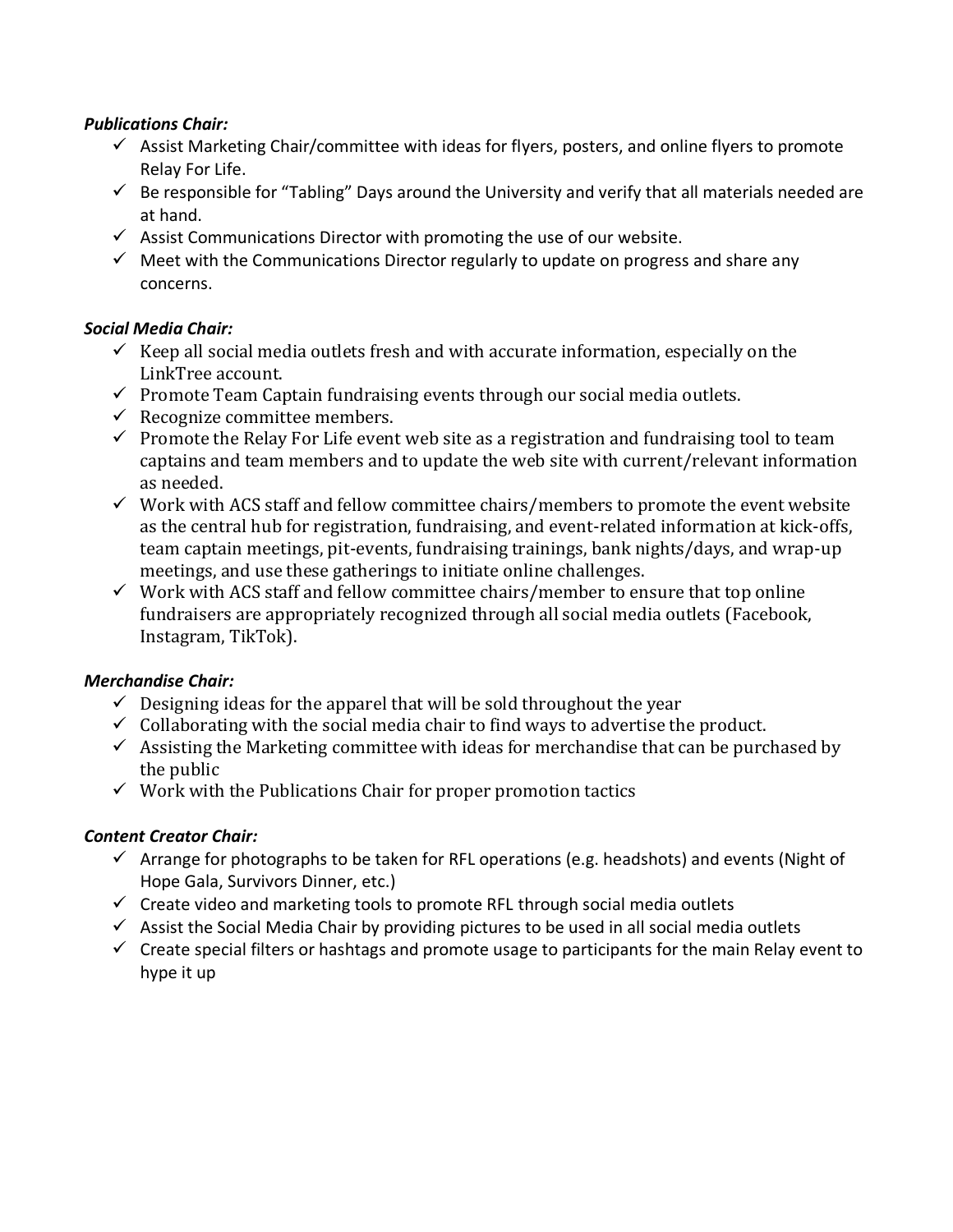# *STREET-TEAM COMMITTEE*

*Street-Team Director:* As the Street-Team Director, your primary responsibility is to increase the presence of FIU Relay by creating campaigns for different groups in and out of FIU. We want to see members of different communities join us at our main Relay event and to participate in various ways. This role spreads the mission of ACS and encourages all communities participate in relay so that we can meet fundraising goals throughout the year.

- Oversee subcommittee which includes Campus Partnership Chair, Community Partnership Chair, Education Partnership Chair
- Work closely with the Missions teams and Teams Committee to ensure proper education of the events is passed on.
- Educate community centers and participants about Relay For Life and the American Cancer Society.
- Communicate regularly with community centers through face to face interactions, phone calls, letters, emails, social media, and text messages as appropriate.
- Plan any prevent deemed necessary in promotion of community center for participating in Relay For Life
- Recruit community centers and local High Schools to partake in Relay For Life FIU, either the day and or small events at their own locale.
- Will be responsible for building relationships and developing teams from the community. This is not just limited to community centers such as YMCA or the Boys and Girls Club, but in additionally local High Schools and other such facilities of sorts.

### *Campus Partnerships Chair:*

- $\checkmark$  Develop and execute a strategy to effectively recruit different academic and non-academic programs to create teams with FIU Relay (examples: College of Engineering, Honors College, Global Learning, etc.).
- $\checkmark$  Prepare presentations for SLS and other classes at FIU
- $\checkmark$  Network with a variety of faculty/staff at all campus locations to encourage participation in special Relay events: Night of Hope Gala, Survivorship Dinner, Beautiful Lengths, Luminaria sales, our main Relay event
- $\checkmark$  Must actively follow up with groups and prepare communications as needed

### *Community Partnerships Chair:*

- $\checkmark$  Develop and execute a strategy to effectively recruit different nonprofit organizations, local businesses/clinics, and community groups to create teams with FIU Relay
- $\checkmark$  Prepare presentation for these entities as needed
- $\checkmark$  Network with members outside of FIU to increase affinity for Relay for Life of FIU to encourage participation in special Relay events: Survivorship Dinner, Beautiful Lengths, Luminaria sales, our main Relay event
- $\checkmark$  Must actively follow up with groups and prepare communications as needed